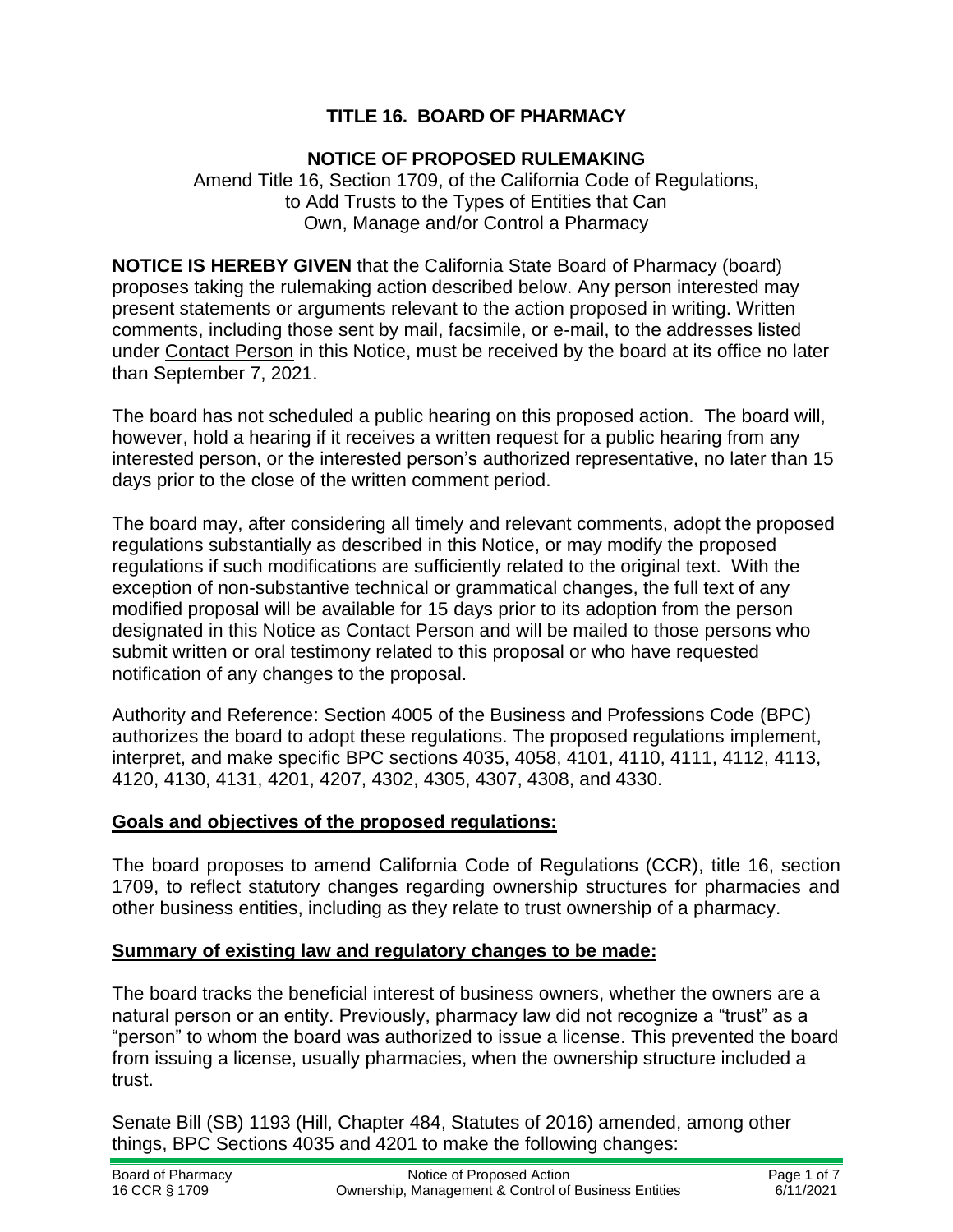- BPC section 4035 Added "trust" to the definition of "person;" and
- BPC section 4201 Added requirements to disclose information of any person with management or control over the license to the Board.

This proposal will make the board's regulation text at section 1709 more specific with respect to the statutory changes made as a result of SB 1193. Specifically, the proposal would:

- Change the term "permit" to "license";
- Specify that a license shall not be transferred from one owner to another without written notification to the board;
- Specify the reporting time frame as required by BPC section 4201; and
- Identify the board's ability to issue a license to an entity controlled by a trust and specify the requirements for disclosure and notice to the board, including identifying who must be identified (by role), when disclosure or notice is required, what information is required, and how notification is to be provided.

### **Informative Digest/Policy Statement Overview**

The board proposes clarifying and making specific the disclosure and notice standards for applicants and licensees relating to ownership, management, and control of pharmacies and other business entities licensed by the board.

Existing pharmacy law specifies that protection of the public is the highest priority for the board in exercising its licensing, regulatory, and disciplinary functions and generally authorizes the board to adopt and amend rules and regulations necessary for the protection of the public pertaining to the practice of pharmacy. Additionally, existing law establishes which businesses, in the pharmacy industry, must be licensed, and to whom the board is authorized to issue a license and to whom it cannot issue a license. Existing law provides the notification requirements when a change in ownership of the license takes place. The existing regulation explains when notice is required and when a new application for a license is required.

Pharmacy law requires owners and other individuals, with management and control over a license issued by the board, to meet certain criteria to hold the license or the position, respectively. To fulfill its regulatory functions, the board monitors the persons who have a beneficial interest in, as well as the management and control over, pharmacies and other business entities, whether the persons are a natural person or an entity. Previously, pharmacy law did not recognize a "trust" as a person to whom the board was authorized to issue a license. This prevented the board from issuing a license to a pharmacy, or other business entity, when the ownership structure included a trust.

This proposal will modify requirements relating to the ownership of, and the management control over, pharmacies and other business entities regulated by the board. It will, primarily, implement the statutory changes made by SB 1193, by specifying what information businesses, that are beneficially owned by a trust, must disclose upon application for a license and when any such ownership changes.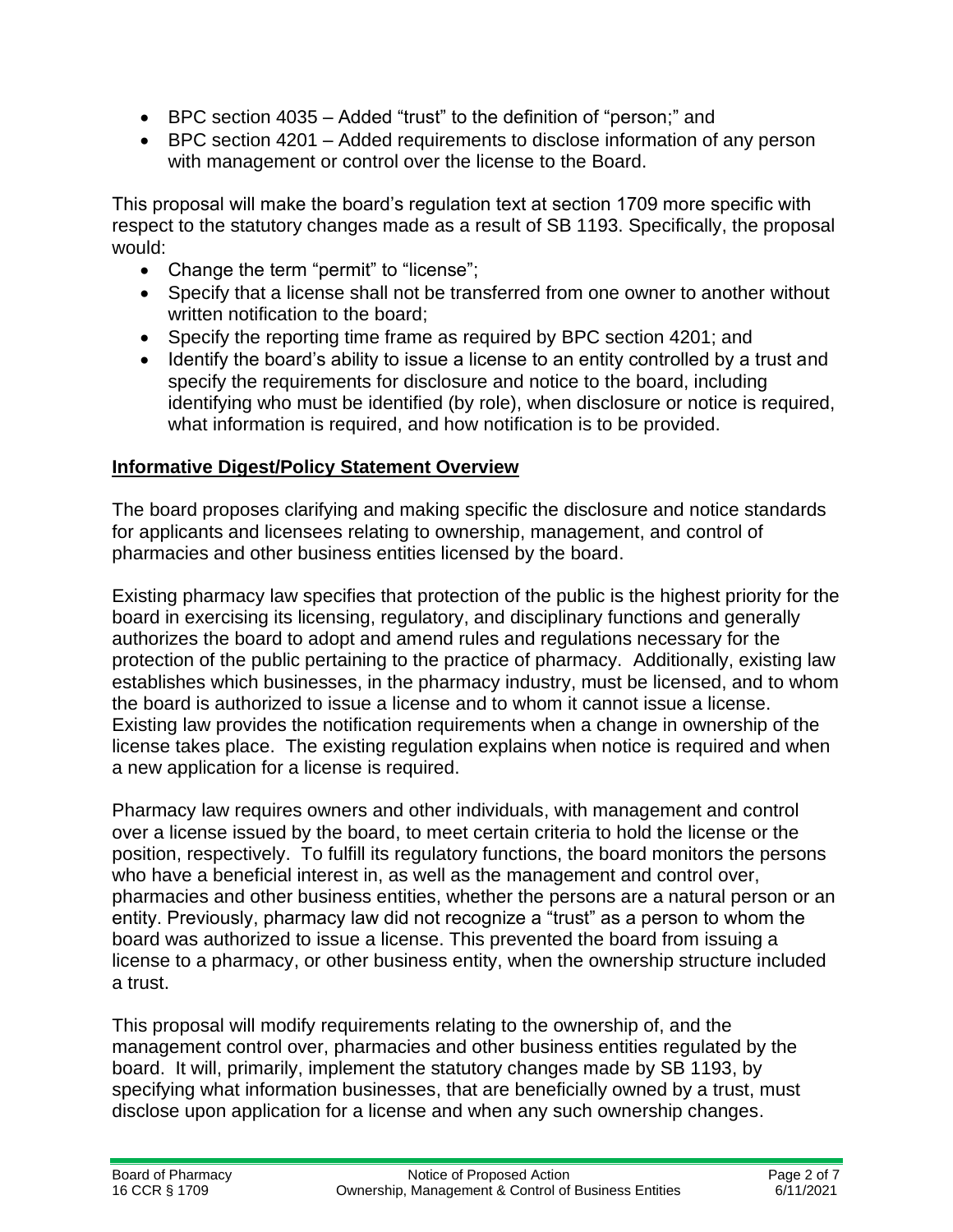# **Anticipated Benefits of Proposal**

This proposal is necessary to implement the new statutory requirements enacted in SB 1193. These changes will help ensure that the board is able to monitor the beneficial ownership of a pharmacy, or other regulated business entity under its supervision, when it is owned by a trust, and help ensure that previously disciplined owners or prohibited forms of ownership (i.e. prescriber ownership) are not occurring. It will also provide clarity to applicants and licensees about what, when and how they must disclose ownership interests, thus increasing transparency in the board's regulatory functions. Ultimately, it will protect the public by prohibiting individuals or entities, who are not qualified from operating a pharmacy or other regulated business entity, and by preventing hidden ownership.

# **Consistency and Compatibility with Existing State Regulations**

During the process of developing these regulations and amendments, the board has conducted a search of any similar regulations, on this topic, and has concluded that these regulations are neither inconsistent, nor incompatible, with existing state regulations.

# **Fiscal Impact Estimates**

Fiscal Impact on Public Agencies Including Costs/Savings to State Agencies or Costs/Savings in Federal Funding to the State: The proposed regulations do not result in a fiscal impact to the state. The Board has been providing licensure to trust-ownership business entities under current law since 2017. This proposal aligns the Board's regulations with existing practice, as authorized under current law.

The Board typically receives and process approximately 30 to 35 license applications from trust-owned business entities per year and currently has approximately 100 licensed trust-owned pharmacies.

Because the regulations implement the Board's current policies and procedures related to issuing a license and regulating a trust-owned pharmacy consistent with existing statutory authority, no fiscal impact is anticipated.

Nondiscretionary Costs/Savings to Local Agencies: None

### Local Mandate: None

Cost to Any Local Agency or School District for Which Government Code (GC) Sections 17500 – 17630 Require Reimbursement: None

### Business Impact:

The board has made an initial determination that the proposed regulatory action will have no significant statewide adverse economic impact directly affecting businesses and/or employees, including the ability of California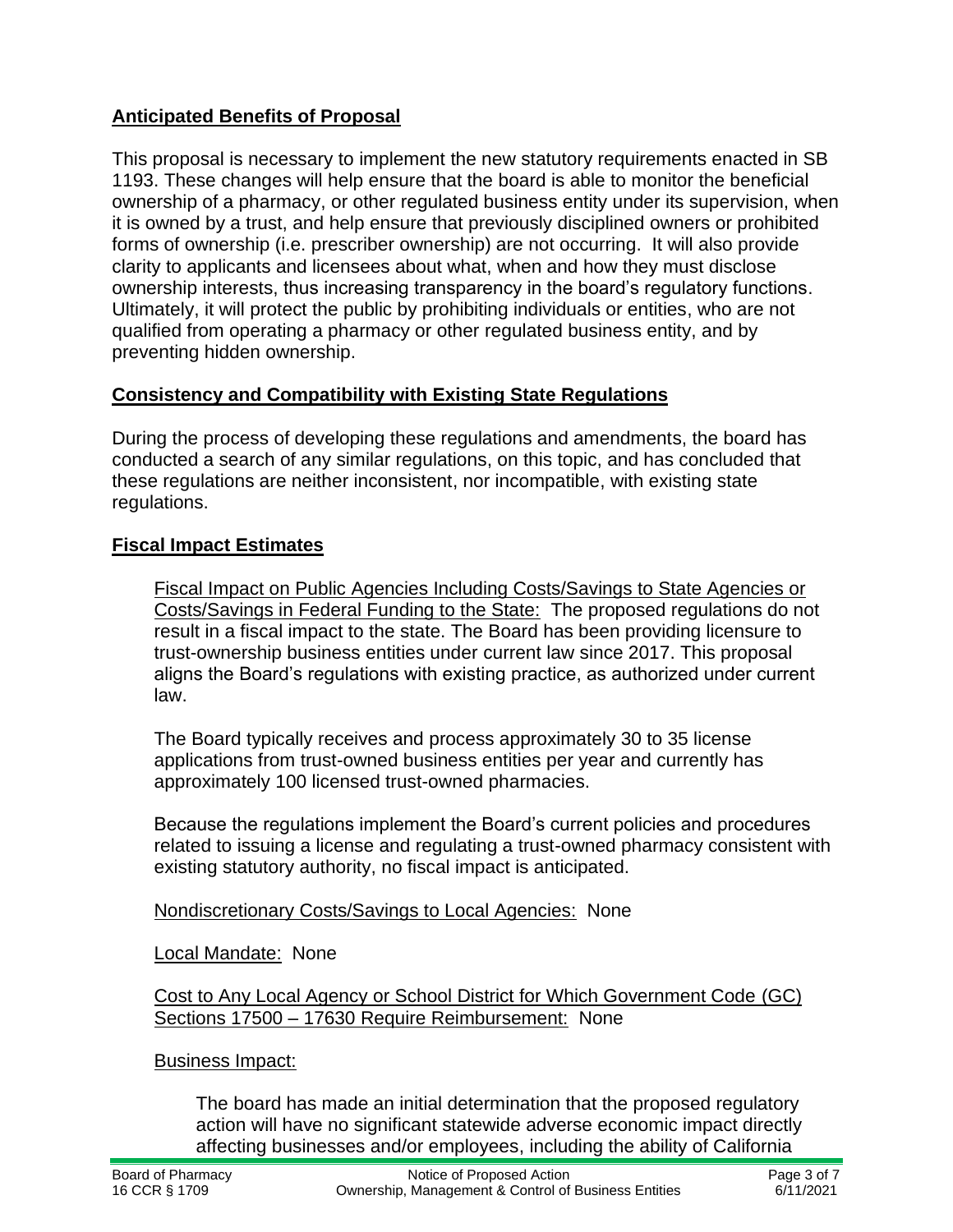businesses to complete with businesses in other states. This determination is based on the absence of testimony to that effect, during the development of the proposed regulation, which occurred over several months. Additionally, while the proposed regulation requires the disclosure of additional information, by the applicant and/or licensee, the proposed regulation clarifies existing licensing standards and specifies what and when information must be disclosed and reported to the board.

#### Cost Impact on Representative Private Person or Business:

The regulations do not result in an economic impact to the state. Because the Board currently provides licensure to these entities under current law no additional costs are anticipated.

The Board notes applicants for a new business license currently incur nominal additional costs to make copies of the trust documents and the time to report the additional information on the application documents.

Additionally, for existing business licensees who wish to transfer business ownership into a trust, the estimated cost, to the business, will be determined by the ownership structure of the existing licensee and the ownership, management and control within the trust.

If the existing licensee ownership and the ownership, management and control within the trust are identical, the cost to the business entity to report the changes and update the licensee ownership, management and control, with the trust, would be \$130 [BPC section 4400(o)] for a change of permit, plus the cost of paper and time to complete the application.

Note: A change of permit is the process of updating the ownership or officer structure of an existing license, when a change of ownership has not occurred. If the ownership and/or management and control structure, within the trust, is different than the existing licensee ownership, the cost to the business entity to report the changes and update the licensee ownership, management, and control, within the trust, would vary according to BPC section 4400 and 16 CCR 1749, based on the license type for a new license, as these changes would alter the ownership of the existing license. BPC section  $4201(f) - (h)$  specifies that a license is non-transferable, so a new license must be issued if the ownership is changed.

However, because business entities currently incur these costs and because the proposed regulations do not result in additional costs, the board is not aware of any cost impacts that a representative private person or business would necessarily incur in reasonable compliance with the proposed action.

Effect on Housing Costs: None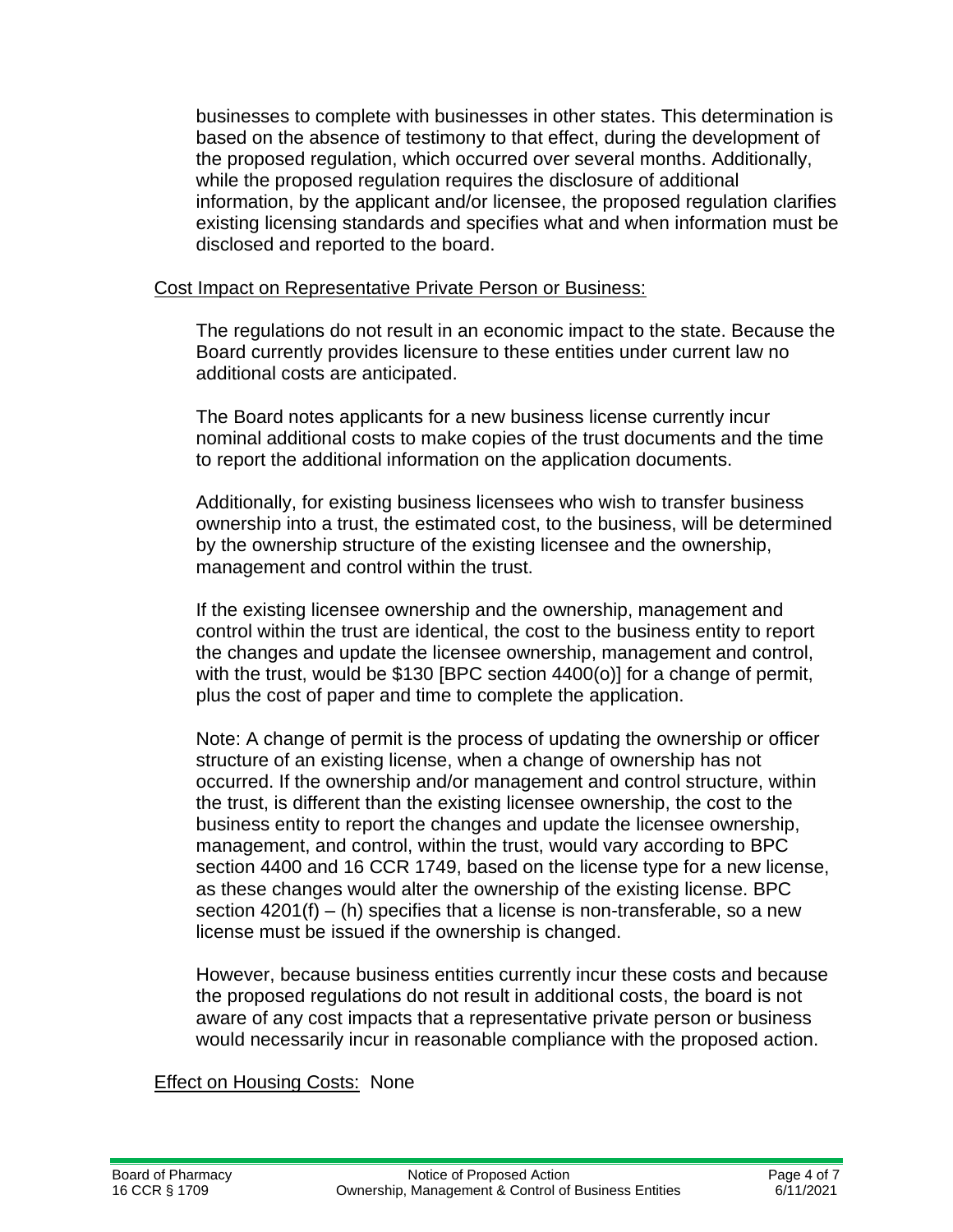# **Business Report:**

The proposed action will require a business to make a report under certain circumstances. The board has made a preliminary finding that the reports are necessary for the health, safety, or welfare of the people of the state that the regulation apply to businesses.

### **Effect on Small Business**:

The board does not have, nor maintain, data to define if any of its licensees (pharmacies or other licensed entities) are a "small business," as defined in GC section 11342.610. While the board is unable to determine if any of its licensees are considered a small business, based on its experience in dealing with applicants and licensees for pharmacy or other related business licenses, the board determined that this regulatory proposal is more likely to affect a small business, as a small business is more likely to have an ownership structure that includes a trust. The board, however, made an initial determination that the proposed regulatory action will not have a significant adverse impact directly affecting small businesses. While the proposed regulation requires the disclosure of additional information, by the applicant and/or licensee, the proposed regulation clarifies existing licensing standards and specifies the information that must be disclosed, at the time of application, and when the information must be reported to the board.

### **Results of Economic Impact Assessment/Analysis**:

### Impact on Jobs/New Businesses:

The board concludes that it is:

- (1) Unlikely that the proposal will create or eliminate any jobs within California;
- (2) Unlikely that the proposal will create new, or eliminate existing, businesses in California; and/or
- (3) Unlikely that the proposal will expand businesses currently doing businesses within the state.

### Benefits of Regulation:

This regulatory proposal benefits the health and welfare of California residents. The proposed regulation implements SB 1193, which gave the board authority to issue licenses to entities owned by trusts. The proposed regulation will make it less likely that prohibited forms of ownership, management, and/or control (i.e. prescriber owned, control by those previously disciplined) will occur. This will provide increased protection to the residents of California by making it less likely that prohibited individuals are able to obtain ownership, management and/or control over a licensee distributing dangerous drugs and devices within California, which could impact patient and public safety. Finally, the proposed regulation increases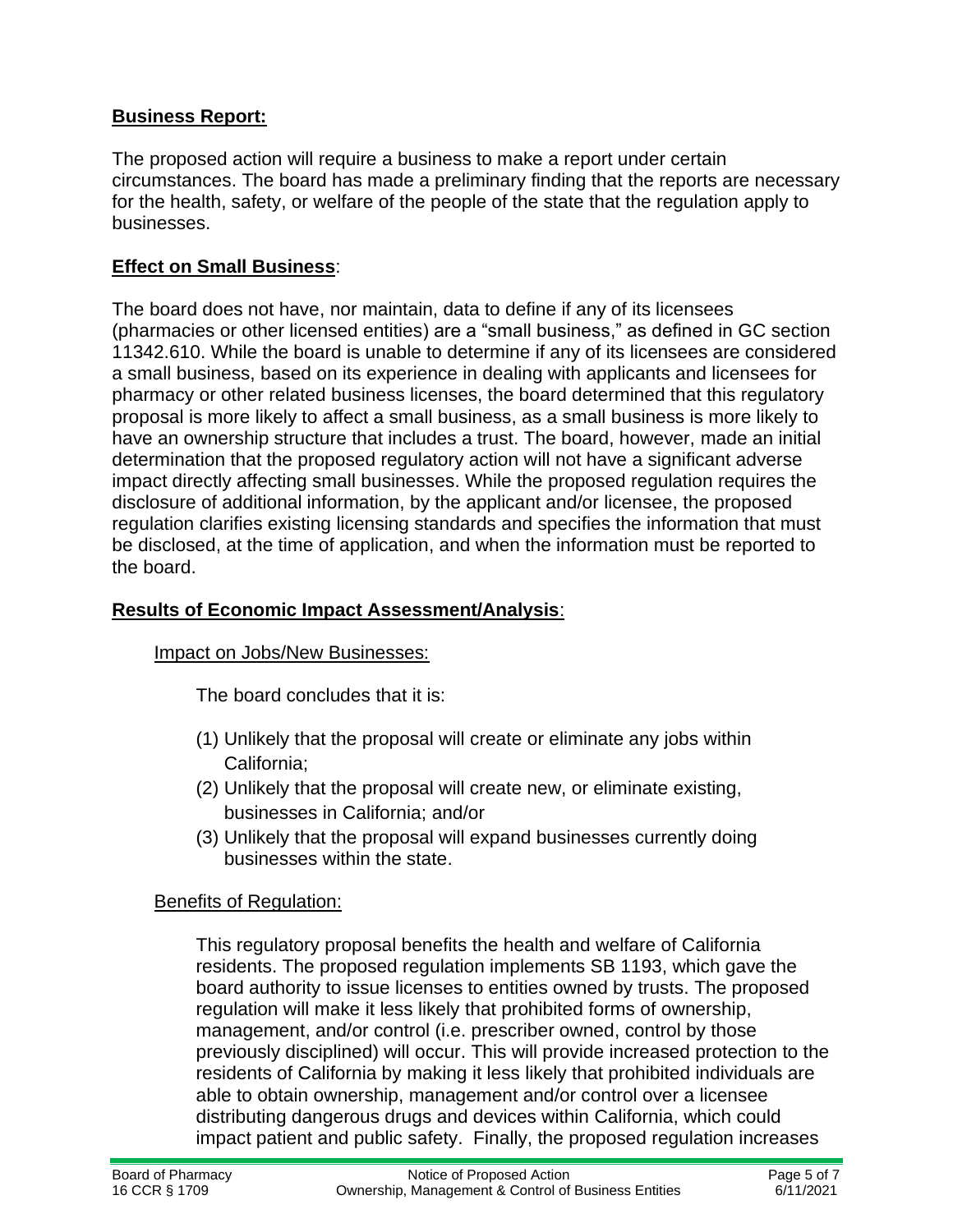transparency and clarifies the application process with respect to the disclosure requirements relating to ownership, management and control of an entity licensed by the board. The regulatory proposal is not anticipated to benefit worker safety or the state's environment.

#### **Consideration of Alternatives**

The board must determine that no reasonable alternative, which it considered to the regulation or that has otherwise been identified and brought to its attention, would either be more effective in carrying out the purpose for which the action is proposed, would be as effective and less burdensome to affected private persons than the proposal described in this Notice, or would be more cost effective to affected private persons and equally effective in implementing the statutory policy or other provision of law.

Any interested person may present statements or arguments, in writing, relevant to the above determinations during the written comment period at the address listed for the Contact Person.

#### **Initial Statement of Reasons and Information**

The Board of Pharmacy has prepared an Initial Statement of Reasons for the proposed action and has made available all the information upon which the proposal is based.

### **Text of Proposal**

Copies of the exact language of the proposed regulations, any document incorporated by reference therein, the Initial Statement of Reasons, and all of the information upon which the present proposal is based, may be obtained upon request from the Board of Pharmacy, at 2720 Gateway Oaks Dr., Ste. 100, Sacramento, California 95833, or from the Board of Pharmacy's website at the web address noted below.

### **Availability and Location of the Final Statement of Reasons and Rulemaking File**

All the information upon which the proposed regulations are based is contained in the rulemaking file, which is available for public inspection by contacting the person named below.

You may obtain a copy of the Final Statement of Reasons, once it has been prepared, by making a written request to the contact person, named below, or by accessing the website listed below.